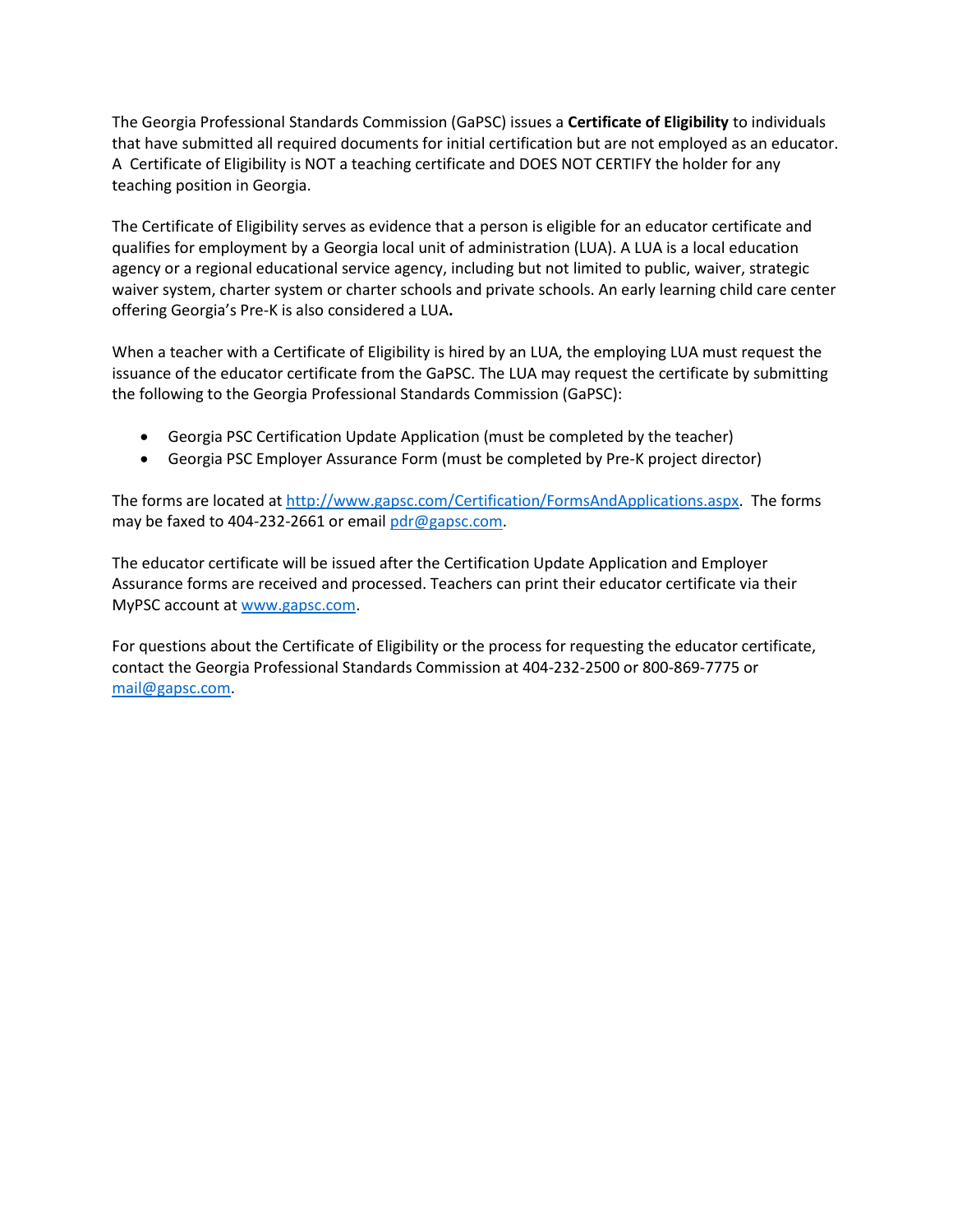

## **GEORGIA CERTIFICATE OF ELIGIBILITY**

for Educator Certification **Georgia Professional Standards Commission** 200 Piedmont Avenue, Suite 1702 Atlanta, Georgia 30334-9032 (404 232-2500

This Certificate of Eligibility serves as evidence that the following individual is eligible for the educator certificate described below.

| <b>Willow Rosenburg</b>      | <b>Certification ID:</b>                        | 1608479     |       |
|------------------------------|-------------------------------------------------|-------------|-------|
| 200 Piedmont Ave.            | <b>Effective Date:</b>                          | 07/01/16    |       |
| Atlanta, GA 30334            | <b>Expiration Date:</b>                         | 06/30/21    |       |
| Category                     | <b>Field</b>                                    | <b>Type</b> | Level |
| <b>Standard Professional</b> | <b>EARLY CHILDHOOD EDUCATION (P-5) [FLD808]</b> |             | 4     |

This Certificate of Eligibility confirms the holder has successfully completed a state-approved program including student teaching and all required assessments, and has satisfied all requirements for Georgia certification.

To obtain the Professional certificate: The individual must be employed in the designated certificate field by a Georgia LUA, and the employing LUA must request the issuance of the educator certificate from the Georgia Professional Standards Commission (GaPSC).

This Certificate of Eligibility may be used to demonstrate to potential employers that the holder is eligible, upon employment in a Georgia LUA, for the educator certificate described above.

Although this Certificate of Eligibility does not certify the holder for any teaching position in Georgia, it DOES represent FULL completion of a state-approved educator preparation program, including student teaching (field experience or clinical practice) and applicable Georgia educator assessment requirements.

Should this Certificate of Eligibility expire before the holder has been issued the educator certificate described above, the individual may apply to the GaPSC to receive a new Certificate of Eligibility upon meeting current certification requirements.